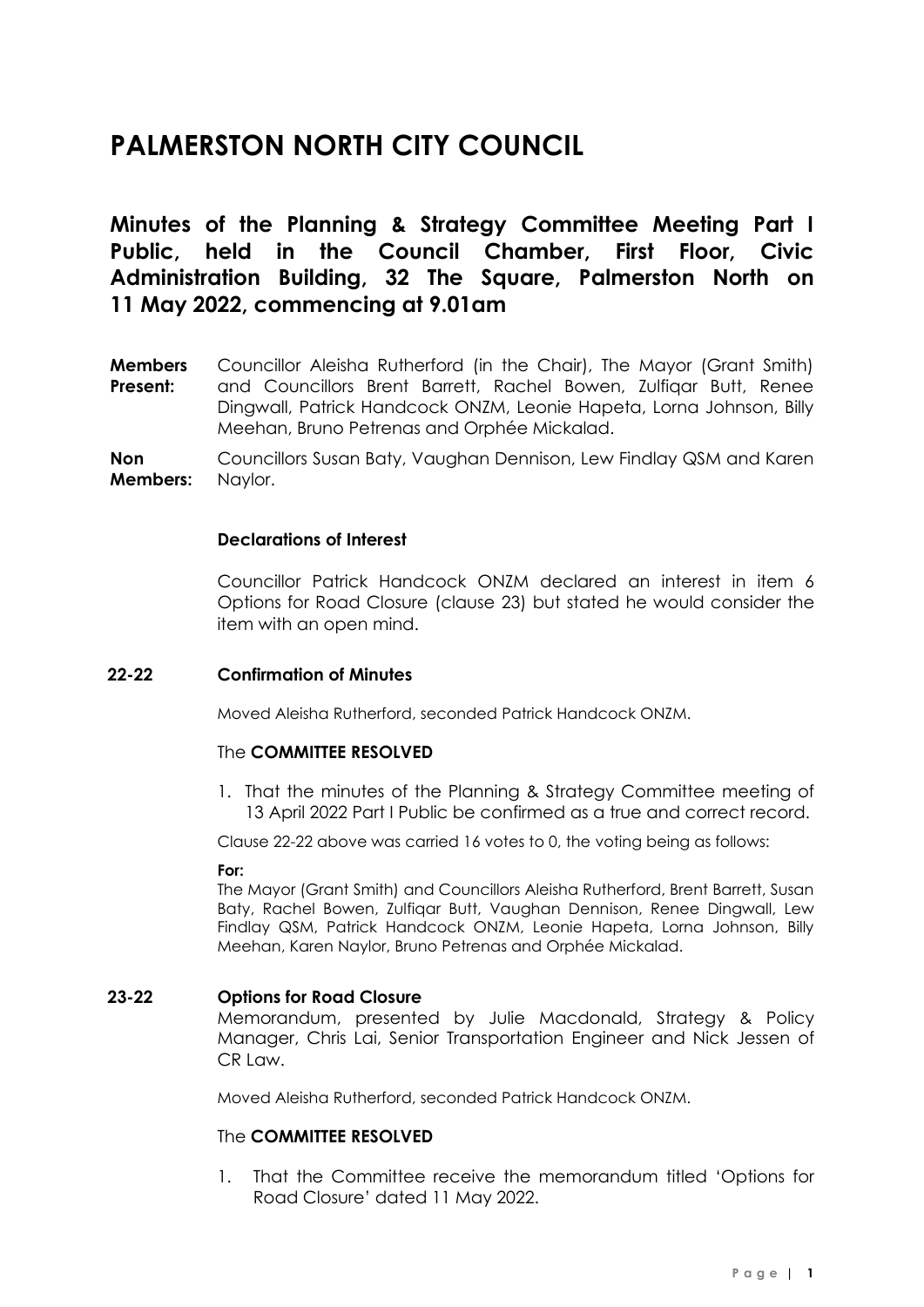

## PLANNING & STRATEGY COMMITTEE - PART I - 11 MAY 2022

Clause 23-22 above was carried 16 votes to 0, the voting being as follows:

**For:**

The Mayor (Grant Smith) and Councillors Aleisha Rutherford, Brent Barrett, Susan Baty, Rachel Bowen, Zulfiqar Butt, Vaughan Dennison, Renee Dingwall, Lew Findlay QSM, Patrick Handcock ONZM, Leonie Hapeta, Lorna Johnson, Billy Meehan, Karen Naylor, Bruno Petrenas and Orphée Mickalad.

### **24-22 Committee Work Schedule**

The Work Schedule was amended to include:

• Amendment of Traffic and Parking Bylaw in response to street racing issues (draft proposed for September 2022)

Moved Aleisha Rutherford, seconded Patrick Handcock ONZM.

### The **COMMITTEE RESOLVED**

1. That the Planning & Strategy Committee receive its Work Schedule dated May 2022, as amended.

Clause 24-22 above was carried 16 votes to 0, the voting being as follows:

### **For:**

The Mayor (Grant Smith) and Councillors Aleisha Rutherford, Brent Barrett, Susan Baty, Rachel Bowen, Zulfiqar Butt, Vaughan Dennison, Renee Dingwall, Lew Findlay QSM, Patrick Handcock ONZM, Leonie Hapeta, Lorna Johnson, Billy Meehan, Karen Naylor, Bruno Petrenas and Orphée Mickalad.

### **Wastewater Discharge Consent Project - Progress Update**

Memorandum, presented by Mike Monaghan, Group Manager - 3 Waters, David Warburton, Project Manager – Wastewater Consent Project and Padraig McNamara of Simpson Grierson.

The Committee moved to closed session to discuss the confidential attachment.

# **EXCLUSION OF PUBLIC**

### **25-22 Recommendation to Exclude Public**

Moved Aleisha Rutherford, seconded Patrick Handcock ONZM.

### The **COMMITTEE RESOLVED**

That the public be excluded from the following parts of the proceedings of this meeting listed in the table below.

The general subject of each matter to be considered while the public is excluded, the reason for passing this resolution in relation to each matter, and the specific grounds under Section 48(1) of the Local Government Official Information and Meetings Act 1987 for the passing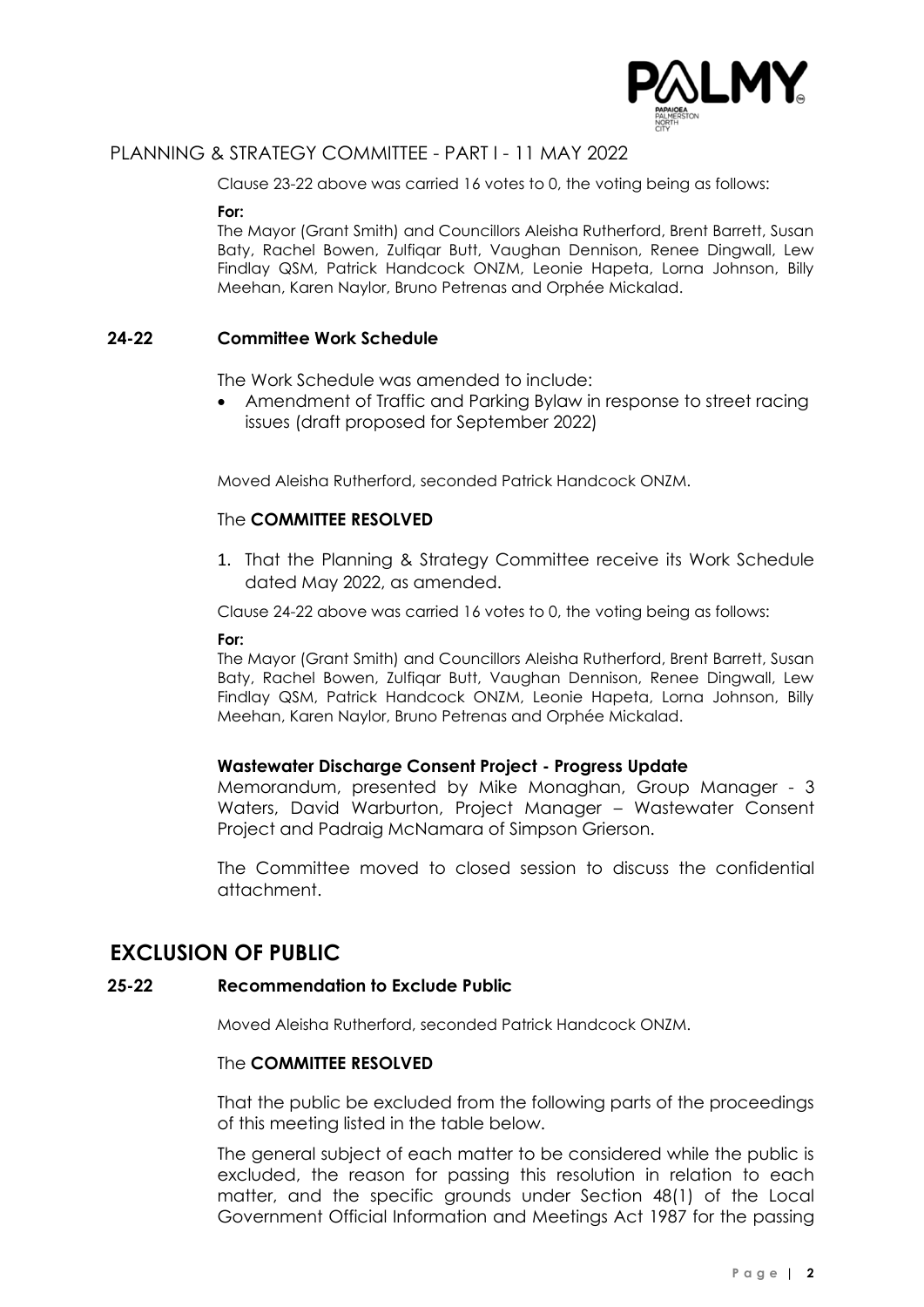

# PLANNING & STRATEGY COMMITTEE - PART I - 11 MAY 2022

of this resolution are as follows:

| <b>General subject of each</b><br>matter to be considered |                                                                               | <b>Reason for passing</b><br>this resolution in<br>relation to each<br>matter | Ground(s) under<br>Section 48(1) for<br>passing this resolution |
|-----------------------------------------------------------|-------------------------------------------------------------------------------|-------------------------------------------------------------------------------|-----------------------------------------------------------------|
| 8.                                                        | Wastewater Discharge<br>Consent Project-<br>Progress Update<br>(Attachment 2) | Legal Privilege -<br>s7(2)(g)                                                 | Legal Privilege -<br>s7(2)(g)                                   |

This resolution is made in reliance on Section 48(1)(a) of the Local Government Official Information and Meetings Act 1987 and the particular interest or interests protected by Section 6 or Section 7 of that Act which would be prejudiced by the holding of the whole or the relevant part of the proceedings of the meeting in public as stated in the above table.

Also that the persons listed below be permitted to remain after the public has been excluded for the reasons stated.

David Warburton and Padraig McNamara because of their knowledge and ability to assist the meeting in speaking to their report and answering questions, noting that such persons will be present at the meeting only for the items that relate to their respective report.

Clause 26-22 above was carried 13 votes to 1, the voting being as follows:

### **For:**

The Mayor (Grant Smith) and Councillors Aleisha Rutherford, Brent Barrett, Susan Baty, Rachel Bowen, Zulfiqar Butt, Vaughan Dennison, Lew Findlay QSM, Patrick Handcock ONZM, Leonie Hapeta, Billy Meehan, Karen Naylor and Bruno Petrenas.

### **Against:**

Councillor Lorna Johnson.

The public part of the meeting resumed at 11.19am.

### **26-22 Wastewater Discharge Consent Project - Progress Update**

Memorandum, presented by Mike Monaghan, Group Manager - 3 Waters.

Moved Karen Naylor, seconded Rachel Bowen.

### The **COMMITTEE RESOLVED**

3. To note the report and that quarterly updates will be added to the Planning & Strategy Committee Work Schedule.